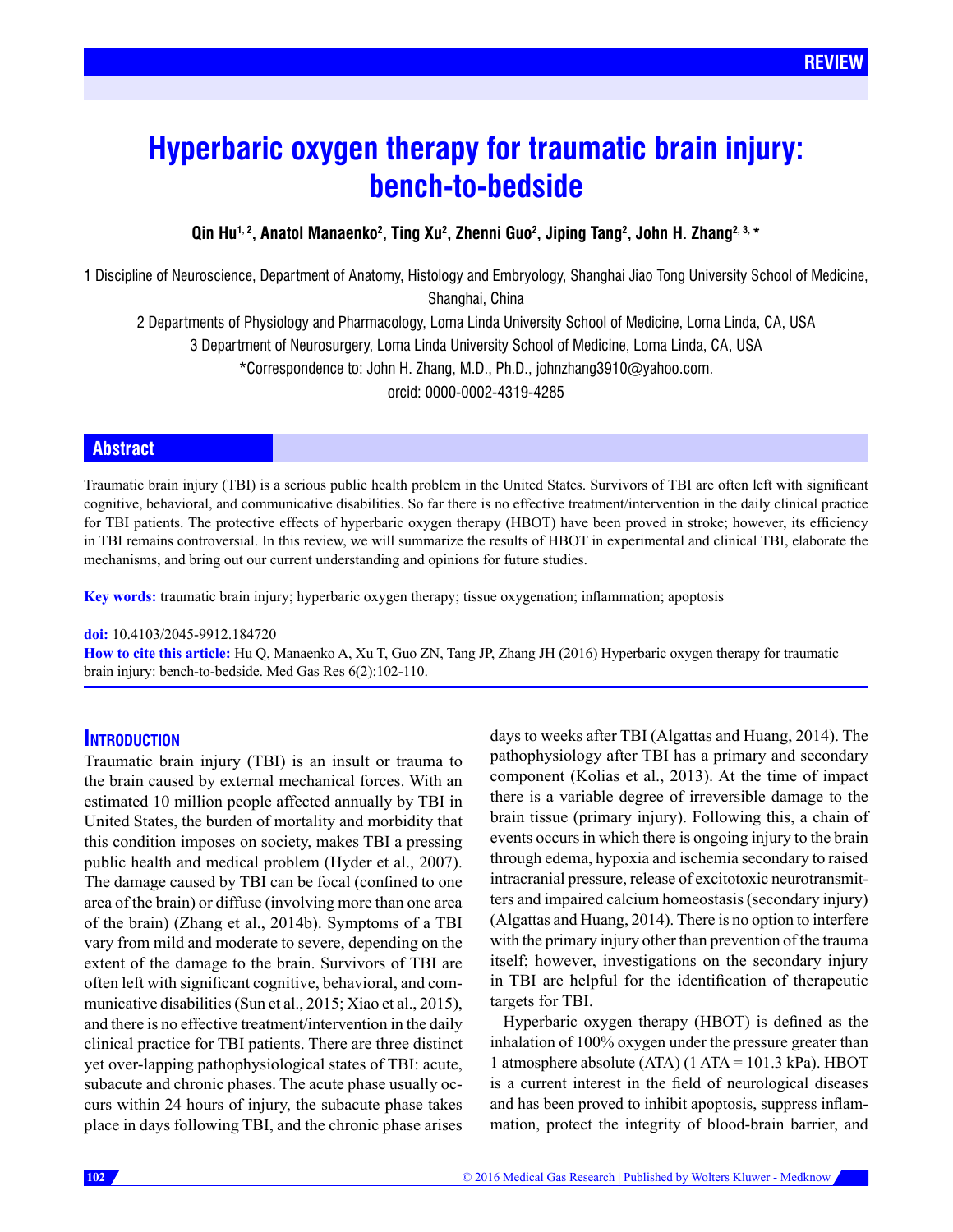promote angiogenesis and neurogenesis (Braswell and Crowe, 2012; Sanchez, 2013). In TBI, the neuroprotection of HBOT has been established in experimental animal models; but remains controversial in clinic. In this review, we will summarize the results of HBOT in experimental and clinical TBI, elaborate the mechanisms, and bring out our current understanding and opinions for future studies.

# **Experimental studies of HBOT in TBI**

The application of hyperbaric oxygen (HBO) in treatment of TBI started in 1960s. The first study reporting the neuroprotection of HBO in experimental brain injury in rats was published in 1966 (Coe and Hayes, 1966). At the same year, Dunn and Lawson demonstrated that HBO significantly improved outcomes and reduced mortality in a dog freeze-lesion model of brain injury that simulated a brain contusion (Dunn et al., 1966). In the following years, several experimental studies focusing on the effects of HBO on brain edema, intracranial pressure (ICP) and cerebral blood flow (CBF) appeared (**Table 1**). Hollin et al. (1968) reported that in dogs using HBOT at 3 ATA for 45 minutes resulted in less brain edema and a significant decrease (> 50%) in mortality compared to non-treated injured animals. In psyllium seed induced brain edema model in dogs, HBOT at 2 ATA for 4 hours reduced cerebrospinal fluid (CSF) pressure and protected brain against ischemia (Sukoff et al., 1968). HBOT at 2 ATA for 4 hours decreased ICP by 30% and CBF by 19% (Miller et al., 1970), and failed to affect the CSF lactate in a dog model of brain injury (Miller and Ledingham, 1971).

The neuroprotective effects of HBO have been also demonstrated during the acute phase, within 24 hours after TBI. In the rat model of dynamic cortical deformation, HBOT (2.8 ATA for two consecutive sessions of 45 minutes each) starting at 3 hours after injury significantly decreased apoptosis and reduced the severity and extent of secondary brain damage (Palzur et al., 2004). The neuroprotective effects of HBOT were mediated by inhibition of the mitochondrial permeability transition pore (Palzur et al., 2008). In the same model, HBOT also reduced neuroinflammation and the expression of matrix metalloproteinase-9 (Vlodavsky et al., 2006). In the controlled cortical impact model of TBI on mice, HBOT (2.0 ATA for 1 hour) administrated 3hours post-injury increased the level of interleukin-10, resulting in reduced lesion volume, attenuated cerebral edema and improved neurological status (Chen et al., 2014). The therapeutic time window of HBO was further investigated in animal models of TBI. In the early stage of TBI, 3-day HBOT (2.0 ATA for 60 minutes daily, started 3 hours after surgery) inhibited inflammation and gliosis and stimulated both angiogenesis and neurogenesis (Lin et al., 2012). Yang et al. (2014) showed that HBO treatment decreased apoptosis and improved cognitive ability when given 6 hours after TBI in rats. The HBO failed, however, when given 60 days after TBI. Wang et al. (2010) demonstrated that multiple sessions of HBO (3 ATA hourly for 3 or 5 days) are able to extend the therapeutic time window of HBO. Multiple sessions, compared to a single session administrated up to 48 hours post-TBI significantly reduced overall neurological deficit scores and neuronal apoptosis (Wang et al., 2010). It has been also demonstrated that HBOT enhanced recovery of aerobic metabolic function (Daugherty et al., 2004), increased overall cerebral glucose metabolism (Contreras et al., 1988) and cerebral partial pressure of oxygen  $(pO_2)$ (Niklas et al., 2004). These results of experimental shortterm studies during the acute phase of TBI demonstrated that the beneficial effects of HBO, when the treatment started in early stage after TBI.

At the chronic stage of TBI, HBOT has been showed to improve behavioral and neurobiological outcomes. Repetitive long-term HBOTs (2.5 ATA for 60 minutes daily for 10 days) improved the recovery of motor functions in rats after suction ablation of the right sensorimotor cortex by intensify neuroplastic responses through promoting axonal sprouting and synapse remodeling (Brkic et al., 2012). Moreover, in a rat model of cortical trauma using the focal cortical weight-drop impact method, a 40-day series of HBOTs (1.5 ATA for 90 minutes twice daily) started at 50 days after the initial brain injury, caused an increase in contused hippocampus vascular density and an improvement in cognitive function (Harch et al., 2007). In clinical trials, HBOT was reported to improve sensorimotor functions as well as neuropsychological disorders in chronic TBI patients (Golden et al., 2006; Hardy et al., 2007). These findings affirmed the role of angiogenesis and neurogenesis in function improvement and provided the perspective for implementation of HBO in clinical strategies for treating TBI even at late chronic stages.

# **Potential mechanisms of HBOT**

Researches on HBOT in experimental TBI studies have clarified diverse mechanisms leading to neuroprotection. Many of the pathways work parallel, or together, to induce neuroprotection in the brain. These mechanisms include: 1) increasing tissue oxygenation; 2) reducing inflammation; 3) decreasing apoptosis; 4) reducing ICP; 5) promoting neurogenesis and angiogenesis. For the purpose of this review, a brief summary of the recent discoveries in the mechanism of HBOT will be discussed. **Table 1** lists most recent exciting discoveries in animal models, and **Figure 1**  summarizes the potential mechanisms involved in HBOT.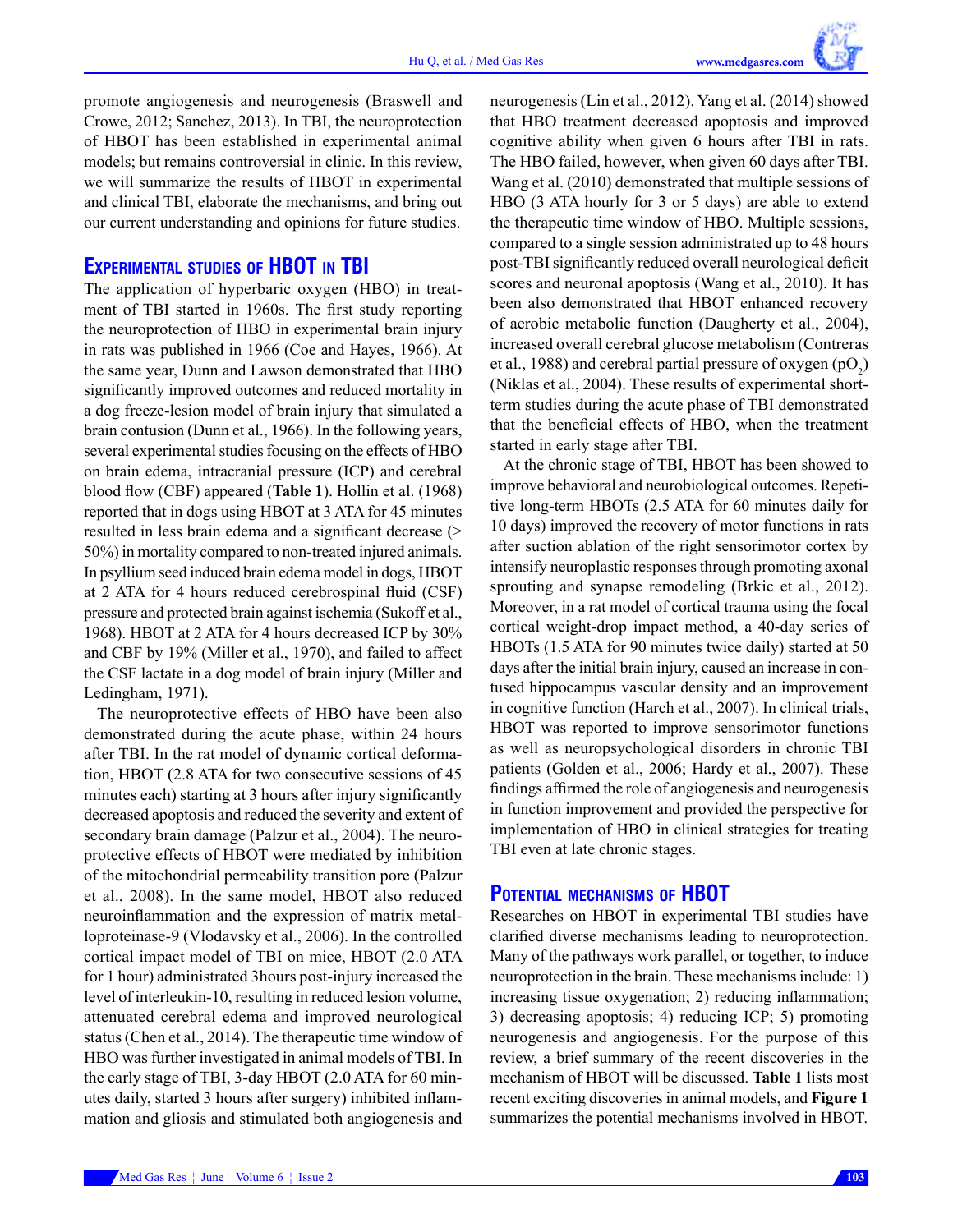| Table 1: Experimental studies of HBOT in TBI      |                                                                                                         |                                            |  |  |
|---------------------------------------------------|---------------------------------------------------------------------------------------------------------|--------------------------------------------|--|--|
| HBO paradigm                                      | <b>Effects</b>                                                                                          | Reference                                  |  |  |
| 2 ATA for 4 hours                                 | Reduce CSF pressure                                                                                     | Coe and Hayes, 1966                        |  |  |
| 3 ATA for 45 minutes                              | Reduce brain edema and decrease mortality                                                               | Dunn and Lawson, 1966                      |  |  |
| 2 ATA for 4 hours                                 | Decrease ICP and CBF                                                                                    | Miller et al., 1970                        |  |  |
| 2.8 ATA for 45 minutes for two sessions           | Palzur et al., 2004<br>Decrease apoptosis                                                               |                                            |  |  |
| 2.8 ATA for 45 minutes for two sessions           | Decreased apoptosis and preserved mitochondrial<br>Palzur et al., 2008<br>membrane properties           |                                            |  |  |
| 2.8 ATA for 45 minutes for two sessions           | Reduced inflammation and the expression of matrix<br>metalloproteinase-9                                | Vlodavsky et al., 2006                     |  |  |
| 2.0 ATA for 1 hour                                | Increased interleukin-10, reduced lesion volume and<br>cerebral edema, and improved neurological status | Chen et al., 2014                          |  |  |
| 3 ATA hourly for 3 or 5 days                      | Multiple HBO treatment reduced apoptosis and<br>neurological deficits                                   | Daugherty et al., 2004                     |  |  |
| $1.5/2.5$ ATA for 1 hour                          | Increased brain tissue $pO2$                                                                            | Contreras et al., 1988; Brkic et al., 2012 |  |  |
| 2 ATA for 90 minutes daily for 4 days             | Increased the overall cerebral glucose utilization                                                      | Niklas et al., 2004                        |  |  |
| 2.0 ATA for 60 minutes daily for 3 days           | Inhibited inflammation and gliosis, and stimulated both<br>angiogenesis and neurogenesis                | Lin et al., 2012                           |  |  |
| 2.5 ATA for 60 minutes daily for 10 days          | Promoted axonal sprouting and synapse remodeling,<br>and improved recovery of motor functions           | Harch et al., 2007                         |  |  |
| 1.5 ATA for 90 minutes twice daily for 40<br>days | Increased hippocampus vascular density and improved<br>Hardy et al., 2007<br>cognitive function         |                                            |  |  |

Note: HBOT: Hyperbaric oxygen therapy; TBI: traumatic brain injury; HBO: hyperbaric oxygen; ICP: intracranial pressure; CBF: cerebral blood flow; CSF: cerebrospinal fluid; p $\mathrm{O}_2$ : partial pressure of oxygen. 1 Atmosphere absolute (ATA) = 101.3 kPa.

| Table 2: Clinical studies of HBOT in TBI patients                         |                             |                                                                            |                                                                   |  |
|---------------------------------------------------------------------------|-----------------------------|----------------------------------------------------------------------------|-------------------------------------------------------------------|--|
| <b>HBO</b> paradigm                                                       | <b>TBI</b> type             | <b>Effects</b>                                                             | <b>Reference</b>                                                  |  |
| $2.0$ ATA                                                                 | <b>Acute TBI</b>            | Affected ICP and CBF                                                       | Hayakawa et al., 1971; Sukoff and<br>Ragatz, 1982                 |  |
| $1.5-1.75$ ATA for 1 hour daily for<br>total 188 treatments with breaks   | Closed head injury          | Improved grey matter metabolic<br>activity                                 | Neubauer et al., 1994                                             |  |
| 1.5 ATA for 35-40 minutes                                                 | Brain lesion                | Improved glucose metabolism                                                | Holbach et al., 1977                                              |  |
| 1.5 ATA for $1-2$ hours daily for $3-10$<br>days                          | <b>Severe TBI</b>           | Reduced mortality and improve<br>outcome                                   | Lv et al., 2011; Prakash et al., 2012;<br>Rockswold et al., 2013  |  |
| 1.25 to 2.5 ATA, twice a week to 12<br>times a week                       | Chronic TBI                 | <b>Improved CBF</b>                                                        | Golden et al., 2002                                               |  |
| 1.25 to 2.5 ATA, twice a week to 12<br>times a week                       | Chronic TBI                 | Ameliorated the neuropsychological<br>disorders                            | Golden et al., 2002, 2006                                         |  |
| 2 ATA for 1 hour daily for 20 days or<br>60 days                          | Chronic TBI                 | Improved outcome                                                           | Holbach et al., 1974                                              |  |
| 1.5 ATA for 1 hour, twice a day on<br>weekdays for 1 or 2 months          | Post-concussion<br>syndrome | Improved CBF and alleviated post-<br>concussive symptoms                   | Harch et al., 2009, 2012; Boussi-Gross<br>et al., 2013            |  |
| 2.5 <sub>ATA</sub>                                                        | Head injury coma            | Promoted consciousness recover                                             | Artru et al., 1976                                                |  |
| 1.5 ATA for 1 hour daily until the<br>patient was awake                   | Closed-head trauma          | Did not improve outcome                                                    | Rockswold et al., 1992                                            |  |
| 2.5 ATA for 40-60 minutes daily for<br>10 days, 4 sessions with intervals | <b>Severe TBI</b>           | Improved outcome, reduced ICP,<br>decreased the mortality and<br>morbidity | Ren et al., 2001a; Mao et al., 2010                               |  |
| 2.5 ATA for 1 hour daily for 10 days                                      | Craniocerebral injury       | Did not improve outcome                                                    | Xie et al., 2007                                                  |  |
| 1.5 or 2.0 ATA for 1 hour daily for 40<br>treatments in 10 weeks          | Post-concussion<br>syndrome | Did not improve outcome                                                    | Wolf et al., 2012b; Cifu et al., 2014a, b;<br>Miller et al., 2015 |  |

Note: HBOT: Hyperbaric oxygen therapy; TBI: traumatic brain injury; HBO: hyperbaric oxygen; ICP: intracranial pressure; CBF: cerebral blood flow; CSF: cerebrospinal fluid. 1 Atmosphere absolute (ATA) = 101.3 kPa.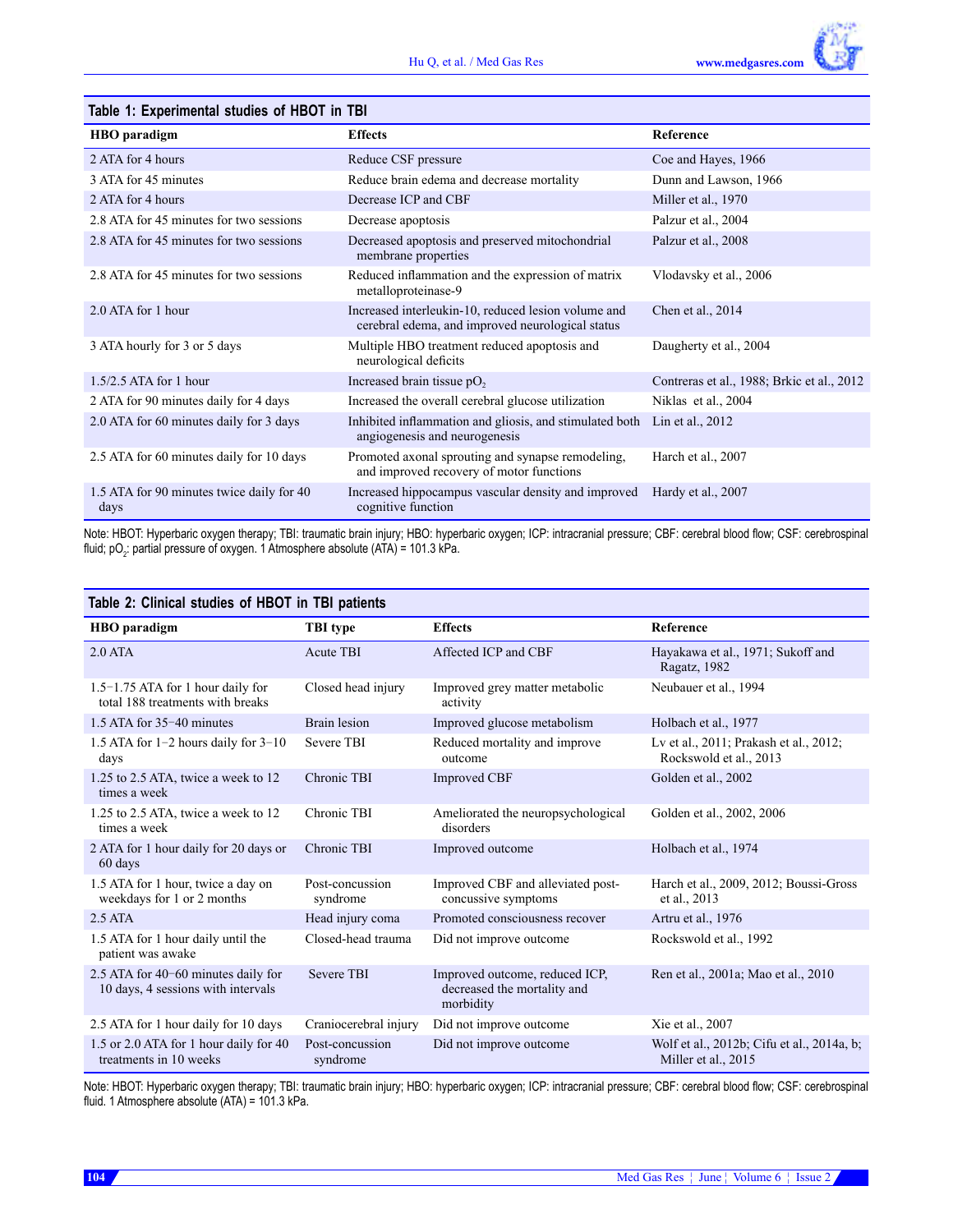



Note: Many of the pathways work parallel, or together, to induce neuroprotection in the brain. These mechanisms include: increasing tissue oxygenation, reducing inflammation, inhibiting apoptosis, reducing ICP, and promoting neurogenesis and angiogenesis. HBO: Hyperbaric oxygen; ICP: intracranial pressure; CBF: cerebral blood flow; CSF: cerebrospinal fluid; pO<sub>2</sub>: partial pressure of oxygen; IL-8: interleukin-8; IL-10: interleukin-10; TNF-α: tumor necrosis factor-α; MMP-9: matrix metalloproteinase-9; mPTP: mitochondrial permeability transition pore; Cas-3: caspase-3; HIFs: hypoxia-inducible factors; CREB: cAMP response element-binding; Nrf2: nuclear factor (erythroid-derived 2)-like 2; HO-1: heme oxygenase-1; TLR4: Toll-like receptor 4; NF-κB: nuclear factor-kappaB.

#### **HBOT increases tissue oxygenation**

Henry's law states that the amount of gas dissolved in a liquid or tissue is proportional to the partial pressure of that gas in contact with the liquid or tissue. This is the basis for increased tissue oxygen tensions with HBO treatment. In physiological condition, most oxygen carried in the blood is bound to hemoglobin, which is 97% saturated at atmospheric pressure. The other oxygen is carried in solution, and this portion is increased with the pressure due to Henry's Law. When breathing normobaric air, arterial oxygen tension is approximately 100 mmHg, and tissue oxygen tension approximately 55 mmHg. However, 100% oxygen at 3 ATA can increase arterial oxygen tensions to 2,000 mmHg, and tissue oxygen tensions to around 500 mmHg (Ratzenhofer-Komenda et al., 2006). The marked increased oxygen tension gradient from the blood to metabolizing cells is a key mechanism by which hyperoxygenation of arterial blood can improve effective cellular oxygenation even at low rates of tissue blood flow (Thom, 2011). And as the oxygen is in solution, it can reach physically obstructed areas where red blood cells cannot pass. HBO (1.5 ATA for 60 minutes) significantly increases brain tissue oxygen pressure  $(pO_2)$ in both injured and sham-injured rats (Daugherty et al.,

2004; Niklas et al., 2004). Results of several studies suggest that increasing brain tissue oxygenation contributed to reduced mortality and improved outcome of TBI patients (Rockswold et al., 2010, 2013).

#### **HBOT suppresses inflammation**

The acute inflammatory response plays an important role in secondary brain damage after TBI, which is characterized by cytokine release, neutrophil activation and microvascular adherence. Reducing inflammation is essential for the treatment of TBI. HBO has been shown to suppress inflammation in many studies (Vlodavsky et al., 2006; Lin et al., 2012; Zhang et al., 2014a; Meng et al., 2016a, b). When healthy humans are exposed to HBO at 2.8 to 3.0 ATA for at least 45 minutes, the ability of circulating neutrophils to adhere to target tissues is temporarily inhibited (Kalns et al., 2002). In a blast-induced traumatic brain injury model in rabbits, HBOT (2 ATA for 60 minutes ) administrated at 12 hours after injury reduced the RNA and protein levels of caspase-3, interleukin-8 and tumor necrosis factor-α (Zhang et al., 2014a). In the early stage of TBI in rats, HBOT improved outcomes and reduced inflammation by increasing anti-inflammatory cytokine interleukin-10 (Lin et al., 2012; Chen et al., 2014),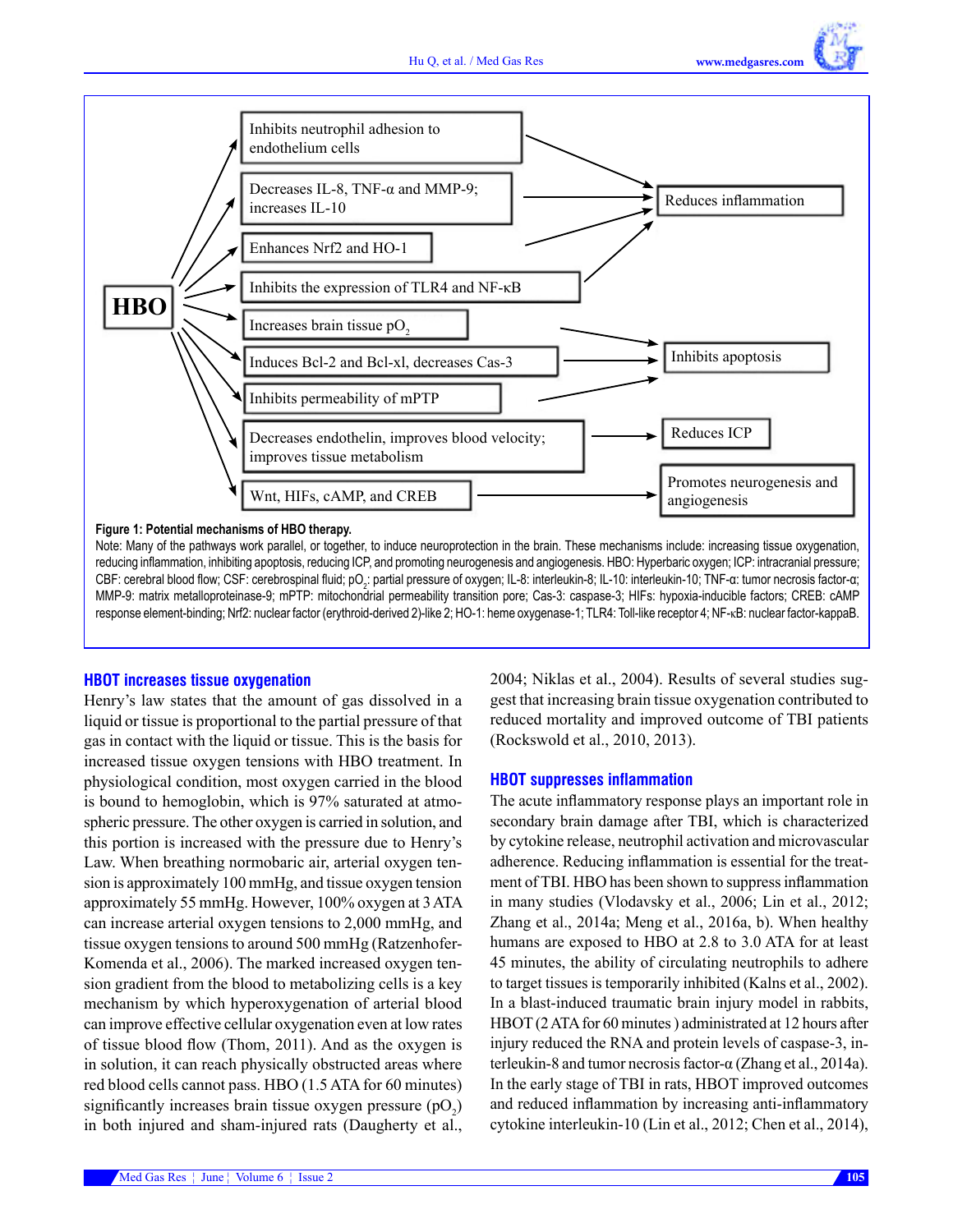attenuating microgliosis and decreasing the level of tumor necrosis factor-α (Lim et al., 2013), and decreasing the expression of matrix metalloproteinase-9 (Vlodavsky et al., 2006). Recently, Meng et al. (2016a) showed HBOT significantly increased the expression of nuclear factor (erythroid-derived 2)-like 2 and heme oxygenase-1, and inhibited the expression of Toll-like receptor 4 and nuclear factor-kappaB in a rat TBI model (Meng et al., 2016b). The inhibitory effect of HBOT on inflammation closely associated with the decreased brain edema, blood-brain barrier leakage, cell apoptosis and improved neurological disorders after TBI.

#### **HBOT decreases apoptosis**

Apoptosis occurred in the brain tissues from the first few hours to weeks after TBI (Rink et al., 1995). The growth and progression of TBI lesions depend significantly on the developments in traumatic penumbra area and perilesional region, where neuronal apoptosis occurs. Inhibition of apoptosis becomes a therapeutic strategy to preserve brain tissues and promote functional recovery. In previous studies, HBOT reduced brain infarction and improved neurological deficits by preventing neuron apoptosis in ischemic stroke (Zhou et al., 2000; Yin et al., 2003; Li et al., 2005; Lou et al., 2006; Peng et al., 2009) and hypoxia-ischemia (Calvert et al., 2002, 2003; Liu et al., 2013) animal models. The neuroprotective, anti-apoptotic effects of HBOT in the development of secondary brain damage after TBI have been extensively investigated. Palzur et al. (2004, 2008) proved that HBOT reduced apoptosis in dynamic cortical deformation rats. HBOT suppressed the activation of the mitochondrial mediated apoptotic pathway by inducing the expression of Bcl-2 and preserving mitochondrial integrity (Palzur et al., 2008). The same mechanism was observed that HBOT increased expression of anti-apoptotic proteins (Bcl-2 and Bcl-xl) and decreased apoptosis in rat models of TBI (Vlodavsky et al., 2005; Liu et al., 2006; Xu et al., 2012). These results suggest that the neuroprotective effects of HBO are at least partially mediated by the reduction of apoptosis.

### **HBOT reduces ICP**

Critical elevation of ICP represents the leading cause of morbidity and mortality in patients suffering from severe TBI (Horn et al., 1999). One of the important mechanisms of HBOT for severe brain injury is to lower ICP. Brown et al. (1998) first reported that HBO at 2 ATA for 60 minutes lowered ICP during the first 15 minutes of therapy in headinjured patients, however, rebound elevation were seen during or after therapy (Brown et al., 1988). A definite positive effect of HBOT on ICP was achieved by Rogatsky et al. (2005). HBOT (2.5 ATA for 60 minutes) applied within 24 hours ameliorated the outcome and reduced ICP by decreasing

endothelin, improving the blood velocity of middle cerebral artery and decreasing cerebral vascular resistance in severe TBI patients (Ren et al., 2001b). Mechanisms of HBOT reducing ICP can also be related to the subsequent sustained improvement in tissue metabolism of the traumatized brain, as shown by Rockswold et al. (2001). The same conclusion was drawn when applied HBO to rats after severe fluid percussion brain injury. HBOT significantly diminished ICP elevation rate and decreased mortality when HBO was administrated within 2 hours after severe trauma (Rogatsky et al., 2005).

#### **HBOT promotes neurogenesis and angiogenesis**

Many studies have reported that multiple HBOT could improve neurological deficits and cognitive impairments at the acute stage (Lin et al., 2012) and at late chronic stages, months to years after TBI (Brown et al., 1988; Contreras et al., 1988; Horn et al., 1999; Ren et al., 2001b; Daugherty et al., 2004; Harch et al., 2007, 2009, 2012; Kernie and Parent, 2010; Brkic et al., 2012; Xu et al., 2012; Boussi-Gross et al., 2013). The therapeutic effects of long-term HBOT may be associated with multifaceted repair, including activation of angiogenesis and triggering of neuroplasticity, and induce proliferation and differentiation of neuronal stem cells. When HBO (2 ATA for 60 minutes twice a day for 3 consecutive days) was given within 3 hours after injury in fluid percussion model of TBI in rats, there was a significant increase in newborn endothelia cells, neurons and glial cells at 4 days after TBI (Lin et al., 2012). Ten exposures of HBO (2.5 ATA for 60 minutes for 10 days) can intensify neuroplastic responses by promoting axonal sprouting and synapse remodeling, which contributes to the recovery of locomotor performances in TBI rats (Brkic et al., 2012); 40-day series of 80 HBOTs (1.5 ATA for 90 minutes each time) caused an increase in contused hippocampus vascular density and an associated improvement in cognitive function (Harch et al., 2007). Activation of several signaling pathways and transcription factors have been suggested to play an important role in HBOT-induced neurogenesis, including Wnt, hypoxia-inducible factors and cAMP response element-binding (Mu et al., 2011).

# **Clinical studies of HBOT in TBI patients**

With the sound theoretical underpinning and demonstrated efficacy in experimental studies, intense clinical studies are conducted with the aim of evaluating the efficacy and safety of HBOT in relation to brain injuries and neurological disorders. HBOT in a clinical setting is usually implemented in the form of repetitive sessions over extensive time periods in order to improve neurological outcomes following TBI. Typical treatments involve pressurization to between 1.5 and 3.0 ATA for periods between 60 and 120 minutes, once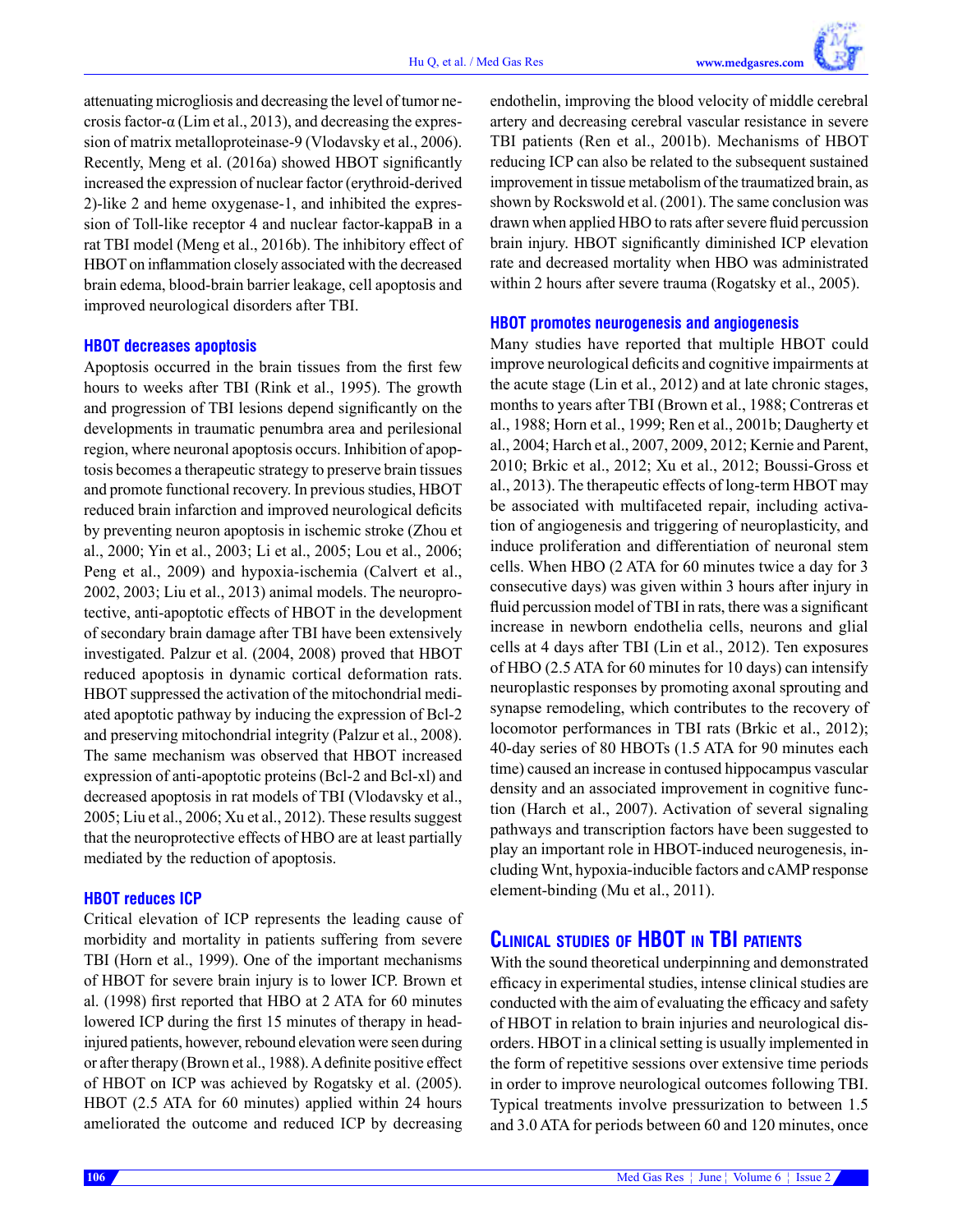or more daily. Treatment may range from less than 1 week to several months' duration, the average being 2 to 4 weeks, depending on the response of the individual patient and the severity of the original problem. The clinical efficiency of HBOT in TBI remains controversial. Since the 1960s, many reports have demonstrated an HBOT-associated reduction in mortalities and/or improvement of neurological functions after TBI (**Table 2**). However, most are based on case studies or retrospective analyses. Standardized clinical studies reporting HBOT-associated protective effects on TBI mediated brain damage are scarce, and an explicit benefit of HBOT for TBI patients has yet to be established.

The first clinical observation that presented a therapeutic effect of HBOT in TBI patients was carried out by Fasano et al. (1964), in which HBO improved the outcome following brain trauma. HBOT has been shown to change ICP (Hayakawa et al., 1971) and reduce CSF pressure in patients with acute cerebral damage (Hayakawa et al., 1971; Sukoff and Ragatz, 1982), improved grey matter metabolic activity on single-photon emission computerized tomography scan in closed head injury (Neubauer et al., 1994), and improved glucose metabolism after brain injury (Holbach et al., 1977). In severe TBI, HBOT has decreased mortality and improved functional outcome (Lv et al., 2011; Prakash et al., 2012; Rockswold et al., 2013). In chronic brain injury, HBOT improved CBF (Golden et al., 2002), ameliorated the neuropsychological disorders (Golden et al., 2002, 2006), and enhanced neuropsychological and electrophysiological improvements (Holbach et al., 1974). HBOT has also been reported to show positive effects by improving the quality of life in patients with post concussion syndrome or mild TBI at late chronic stage (Harch et al., 2009, 2012; Boussi-Gross et al., 2013). These cases and studies showed the successful use of intensive HBO as a therapeutic modality in various TBI patients.

However, it should also be noted that there were conflicting results of HBOT in TBI patients. Bennett et al. (2012) reviewed the trials with "HBOT and acute TBI" that published between 1974 and 2010, and analyzed 7 studies involving 571 people. In the seven papers in this review (Holbach et al., 1974; Artru et al., 1976; Rockswold et al., 1992, 2010; Ren et al., 2001a; Xie et al., 2007; Mao et al., 2010), the authors performed Meta-analysis with proportion of participants with an unfavorable functional outcome, mortality, intracranial pressure and improvements in Glasgow Outcome Score, pulmonary effects of HBOT and neurological oxygen toxicity with HBOT. The authors concluded that HBOT showed no evidence in improving life quality after TBI, although the evidence did suggest an improvement in survival (Bennett et al., 2012). In other four studies on HBOT effect on mild TBI or post-concussion syndrome, there was no evidence that supported for routine application of HBOT to mild TBI patients (Wolf et al., 2012b; Cifu et al., 2014a, b; Miller et al., 2015). In these four prospective, randomized studies from Wolf et al. (2012b), Cifu et al. (2014a, b), and Miller et al. (2015), the subjects were U.S. military service members who received 30 to 40 sessions of either a sham or HBO in the treatment of post-concussion syndrome. The results of these studies failed to prove the therapeutic effects of HBO in post concussion syndrome after mild TBI and the authors didn't recommend HBO for the treatment of post concussion syndrome.

## **Issues affect the efficiency of HBOT in TBI**

Currently, the results of HBOT in clinical TBI trials are controversial and the efficiency of HBOT in TBI has not been well established. Here we will discuss the issues that affect the efficiency of HBOT in TBI patients.

First, the optimal time window for HBO administration is one of the crucial facts that determine its efficacy in TBI. The neuroprotective effects of HBO have all been achieved when intervention was administered during the acute phase, within hours after TBI (Palzur et al., 2004, 2008; Vlodavsky et al., 2006; Lin et al., 2012; Rockswold et al., 2013). The prolonged therapeutic time window of HBO was investigated in animal models of TBI. HBO administrated within 6 hours after TBI decreased apoptosis and improved cognitive ability (Yang et al., 2014), and multiple sessions of HBO (3 ATA hourly for 3 or 5 days) could extend the time window up to 48 hours post-TBI (Wang et al., 2010). The data of these pre-clinic and clinic studies indicated that HBO is beneficial when it is applied in the early stage. Application of HBOT within a therapeutic time window established in preclinical study is an important requirement the efficiency.

Second, objective and precise assessment methods are another challenge in the evaluation of the efficacy of HBOT in TBI patients. Cognitive, emotional, behavioral, and physical impairments are common sequelae of TBI. In most clinical studies, the outcome was evaluated by neuropsychological tests, such as the Rivermead Post-Concussion Symptoms Questionnaire (RPQ), Neurobehavioral Symptom Inventory and Automated Neuropsychological Assessment Metrics. All the assessments are well established, however, they are all subjective performance evaluations. It is well known that RPQ displays several flaws in its implementation and in its ability to accurately reflect test-taker experience (Potter et al., 2006). Interpretation and accuracy of the RPQ can vary widely due to self-administration and the various confounding variables involved, because it is sensitive to subjective patient memory, social desirability, stress, and other covariates such as personality factors and willingness to reveal problems, as are the two other methods. Relying totally on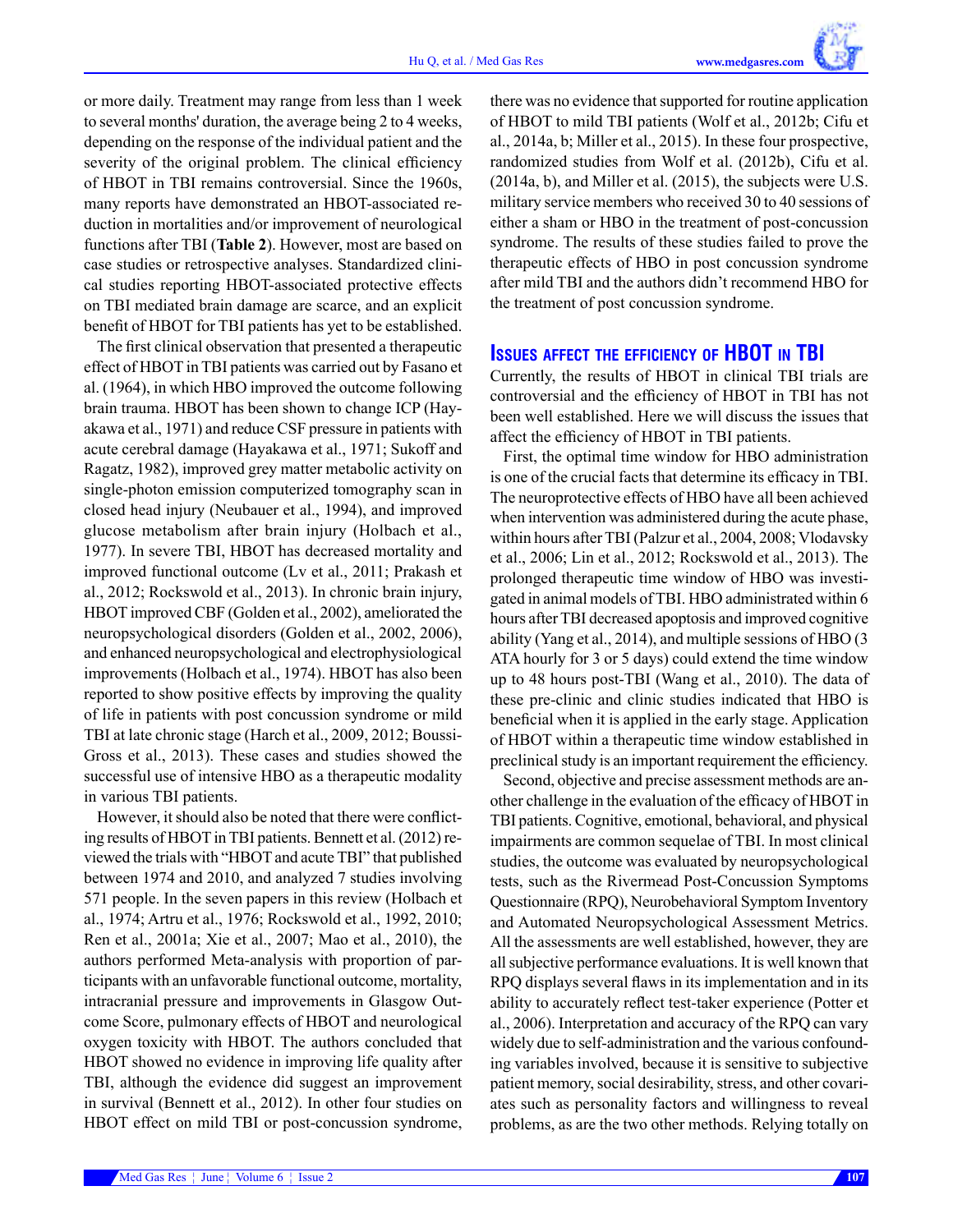the self-administration assessments is a weakness of these studies. More objective assessment methods, such as brain single photon emission computed tomography imaging or electrophysiological measurement may be needed to provide authentic evidences for HBOT or control interventions and to allow a greater refinement of HBOT in TBI.

Third, heterogeneity of the patients and HBO paradigms (pressure, frequency, length of treatment course) partly affect or determine the outcome. There were variations in age of patients, and in severity and nature of the injury in the studies. There is significant preference that HBO showed more efficiency in younger age (He et al., 2005; Lund et al., 2005). And it is possible that HBOT has a positive effect in a subgroup of patients with moderate injury but not in those with extensive cerebral injury. Repetitive long-term HBO treatment following TBI would have more pronounced effects and might modulate different cerebral functions than short-term treatment during the acute phase of TBI only (Kraitsy et al., 2014).

Fourth, HBOT is not a completely benign process and there are concerns about its safety aspects. Possible complications during HBOT include barotraumatic lesions (middle ear, nasal sinuses, inner ear, lung, teeth), oxygen toxicity (central nervous system, lung), confinement anxiety, and ocular effects (myopia, cataract growth) (Camporesi, 2014). The predominant complication is represented by pressure equalization problems within the middle ear, and can be prevented or minimized by teaching autoinflation techniques. Serious complications such as seizures rarely occur and can be controlled by reducing oxygen pressure (Hadanny et al., 2016). Other adverse events such as pulmonary barotrauma and edema derive from oxygen toxicity occur rarely in specific patient cohorts (Wolf et al., 2012a). In conclusion, if safety guidelines are strictly followed, HBOT is a modality with an acceptable rate of complications.

# **Conclusions**

HBOT has been demonstrated to have neuroprotective effects without increased oxygen toxicity in experimental TBI models when administered at pressures less than 3 ATA (**Table 1**). The improved tissue oxygenation and cellular metabolism, anti-inflammation, anti-apoptosis and promoting neurogenesis and angiogenesis may constitute the multiple and complementary mechanisms underlying HBOT-induced neuroprotection (**Figure 1**). Due to the heterogeneity of human TBI, the efficacy of clinical HBOT remains controversial (**Table 2**). Delayed treatment time, subjective methods for outcome measurement, and inappropriate HBOT paradigms could contribute to misinterpretation of results and prevent a positive recommendation of HBO in TBI patients. These key factors should be considered in the future clinical studies of HBO in TBI and other neurological diseases.

#### **Author contributions**

QH write the paper; AM reviewed the studies in animal models; TX and ZG reviewed the studies on clinic. JT and JZ modified the language. All authors read and approved the final manuscript.

#### **Conflicts of interest**

The authors declare that there is no completing interest regarding the publication of this paper.

# **References**

- Algattas H, Huang JH (2014) Traumatic brain injury pathophysiology and treatments: early, intermediate, and late phases post-injury. Int J Mol Sci 15:309-341.
- Artru F, Chacornac R, Deleuze R (1976) Hyperbaric oxygenation for severe head injuries. Preliminary results of a controlled study. Eur Neurol 14:310-318.
- Bennett MH, Trytko B, Jonker B (2012) Hyperbaric oxygen therapy for the adjunctive treatment of traumatic brain injury. Cochrane Database Syst Rev 12:CD004609.
- Boussi-Gross R, Golan H, Fishlev G, Bechor Y, Volkov O, Bergan J, Friedman M, Hoofien D, Shlamkovitch N, Ben-Jacob E, Efrati S (2013) Hyperbaric oxygen therapy can improve post concussion syndrome years after mild traumatic brain injury-randomized prospective trial. PLoS One 8:e79995.
- Braswell C, Crowe DT (2012) Hyperbaric oxygen therapy. Compend Contin Educ Vet 34:E1-5; quiz E6.
- Brkic P, Stojiljkovic M, Jovanovic T, Dacic S, Lavrnja I, Savic D, Parabucki A, Bjelobaba I, Rakic L, Pekovic S (2012) Hyperbaric oxygenation improves locomotor ability by enhancing neuroplastic responses after cortical ablation in rats. Brain Inj 26:1273-1284.
- Brown JA, Preul MC, Taha A (1988) Hyperbaric oxygen in the treatment of elevated intracranial pressure after head injury. Pediatr Neurosci 14:286-290.
- Calvert JW, Zhou C, Nanda A, Zhang JH (2003) Effect of hyperbaric oxygen on apoptosis in neonatal hypoxia-ischemia rat model. J Appl Physiol (1985) 95:2072-2080.
- Calvert JW, Yin W, Patel M, Badr A, Mychaskiw G, Parent AD, Zhang JH (2002) Hyperbaric oxygenation prevented brain injury induced by hypoxia-ischemia in a neonatal rat model. Brain Res 951:1-8.
- Camporesi EM (2014) Side effects of hyperbaric oxygen therapy. Undersea Hyperb Med 41:253-257.
- Chen X, Duan XS, Xu LJ, Zhao JJ, She ZF, Chen WW, Zheng ZJ, Jiang GD (2014) Interleukin-10 mediates the neuroprotection of hyperbaric oxygen therapy against traumatic brain injury in mice. Neuroscience 266:235-243.
- Cifu DX, Hart BB, West SL, Walker W, Carne W (2014a) The effect of hyperbaric oxygen on persistent postconcussion symptoms. J Head Trauma Rehabil 29:11-20.
- Cifu DX, Walker WC, West SL, Hart BB, Franke LM, Sima A, Graham CW, Carne W (2014b) Hyperbaric oxygen for blast-related postconcussion syndrome: three-month outcomes. Ann Neurol 75:277-286.
- Coe JE, Hayes TM (1966) Treatment of experimental brain injury by hyperbaric oxygenation. Preliminary report. Am Surg 32:493-495.
- Contreras FL, Kadekaro M, Eisenberg HM (1988) The effect of hyperbaric oxygen on glucose utilization in a freeze-traumatized rat brain. J Neurosurg 68:137-141.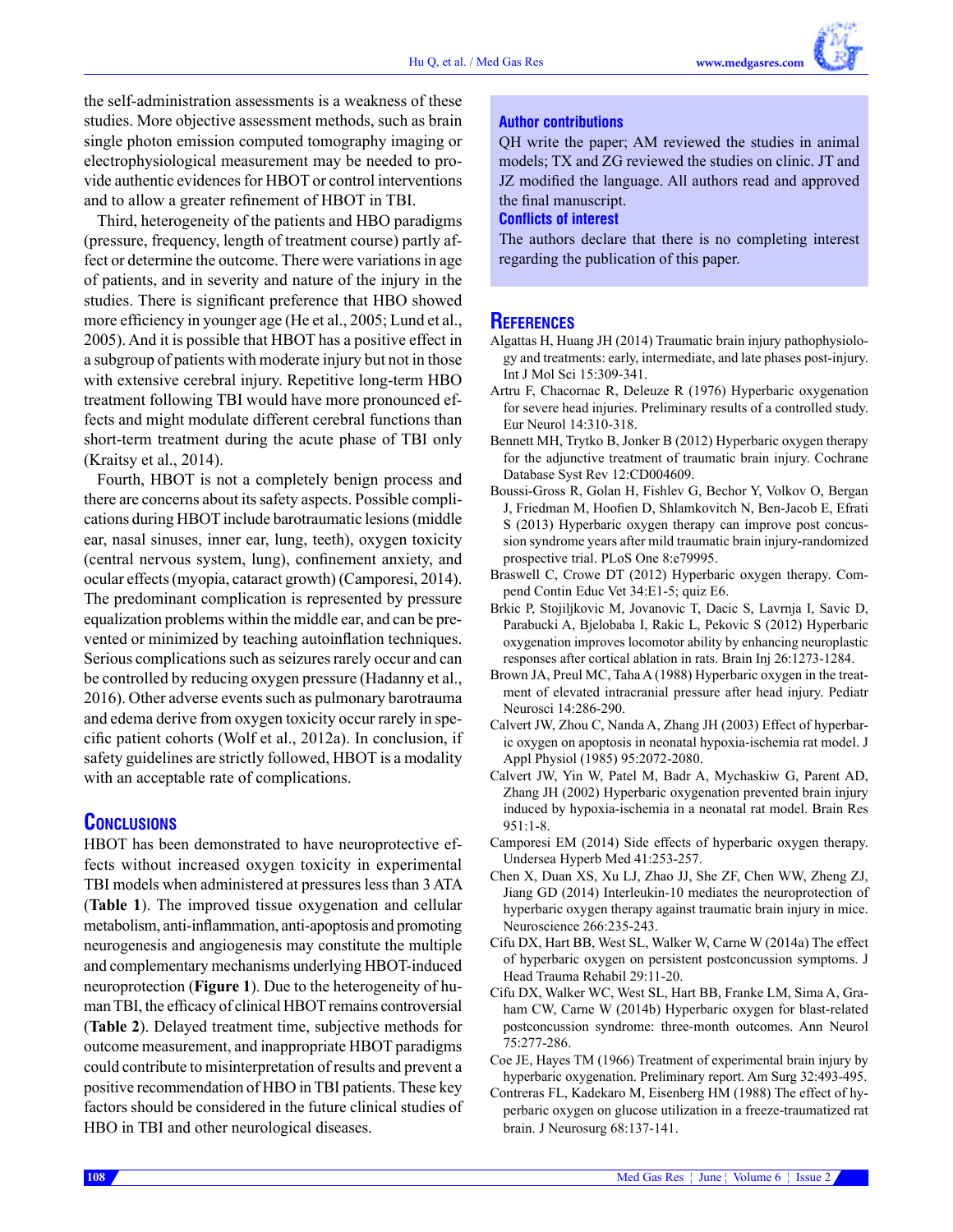- Daugherty WP, Levasseur JE, Sun D, Rockswold GL, Bullock MR (2004) Effects of hyperbaric oxygen therapy on cerebral oxygenation and mitochondrial function following moderate lateral fluidpercussion injury in rats. J Neurosurg 101:499-504.
- Dunn JE, Lawson DD (1966) Effects of Hypobaric and Hyperbaric Oxygen on Experimental brain injury. In Origins of Hyperbaric Medicine. National Research Council 447-454.
- Fasano VA, Nunno T, Urciolo R, Lombard G (1964) First observation on the use of oxygen under high pressure for the treatment of traumatic coma. In: Boerema I, Brummelkamp WH, Meijne NG, eds. Clinical application of Hyperbaric Oxygen. Amsterdam: Elsevier.
- Golden Z, Golden CJ, Neubauer RA (2006) Improving neuropsychological function after chronic brain injury with hyperbaric oxygen. Disabil Rehabil 28:1379-1386.
- Golden ZL, Neubauer R, Golden CJ, Greene L, Marsh J, Mleko A (2002) Improvement in cerebral metabolism in chronic brain injury after hyperbaric oxygen therapy. Int J Neurosci 112:119-131.
- Hadanny A, Meir O, Bechor Y, Fishlev G, Bergan J, Efrati S (2016) Seizures during hyperbaric oxygen therapy: retrospective analysis of 62,614 treatment sessions. Undersea Hyperb Med 43:21-28.
- Harch PG, Kriedt C, Van Meter KW, Sutherland RJ (2007) Hyperbaric oxygen therapy improves spatial learning and memory in a rat model of chronic traumatic brain injury. Brain Res 1174:120- 129.
- Harch PG, Fogarty EF, Staab PK, Van Meter K (2009) Low pressure hyperbaric oxygen therapy and SPECT brain imaging in the treatment of blast-induced chronic traumatic brain injury (postconcussion syndrome) and post traumatic stress disorder: a case report. Cases J 2:6538.
- Harch PG, Andrews SR, Fogarty EF, Amen D, Pezzullo JC, Lucarini J, Aubrey C, Taylor DV, Staab PK, Van Meter KW (2012) A phase I study of low-pressure hyperbaric oxygen therapy for blast-induced post-concussion syndrome and post-traumatic stress disorder. J Neurotrauma 29:168-185.
- Hardy P, Johnston KM, De Beaumont L, Montgomery DL, Lecomte JM, Soucy JP, Bourbonnais D, Lassonde M (2007) Pilot case study of the therapeutic potential of hyperbaric oxygen therapy on chronic brain injury. J Neurol Sci 253:94-105.
- Hayakawa T, Kanai N, Kuroda R, Yamada R, Mogami H (1971) Response of cereborspinal fluid pressure to hyperbaric oxygenation. J Neurol Neurosurg Psychiatry 34:580-586.
- He Z, Crook JE, Meschia JF, Brott TG, Dickson DW, McKinney M (2005) Aging blunts ischemic-preconditioning-induced neuroprotection following transient global ischemia in rats. Curr Neurovasc Res 2:365-374.
- Holbach KH, Wassmann H, Kolberg T (1974) Improved reversibility of the traumatic midbrain syndrome using hyperbaric oxygen. Acta Neurochir (Wien) 30:247-256.
- Holbach KH, Caroli A, Wassmann H (1977) Cerebral energy metabolism in patients with brain lesions of normo- and hyperbaric oxygen pressures. J Neurol 217:17-30.
- Hollin SA, Sukoff MH, Jacobson JH 2nd (1968) The protective effect of hyperbaric oxygenation in experimentally produced cerebral edema and compression. Prog Brain Res 30:479-489.
- Horn P, Munch E, Vajkoczy P, Herrmann P, Quintel M, Schilling L, Schmiedek P, Schurer L (1999) Hypertonic saline solution for control of elevated intracranial pressure in patients with exhausted response to mannitol and barbiturates. Neurol Res 21:758-764.
- Hyder AA, Wunderlich CA, Puvanachandra P, Gururaj G, Kobusingye OC (2007) The impact of traumatic brain injuries: a global perspective. NeuroRehabilitation 22:341-353.
- Kalns J, Lane J, Delgado A, Scruggs J, Ayala E, Gutierrez E, Warren D, Niemeyer D, George Wolf E, Bowden RA (2002) Hyperbaric oxygen exposure temporarily reduces Mac-1 mediated functions of human neutrophils. Immunol Lett 83:125-131.
- Kernie SG, Parent JM (2010) Forebrain neurogenesis after focal ischemic and traumatic brain injury. Neurobiol Dis 37:267-274.
- Kolias AG, Guilfoyle MR, Helmy A, Allanson J, Hutchinson PJ (2013) Traumatic brain injury in adults. Pract Neurol 13:228-235.
- Kraitsy K, Uecal M, Grossauer S, Bruckmann L, Pfleger F, Ropele S, Fazekas F, Gruenbacher G, Patz S, Absenger M, Porubsky C, Smolle-Juettner F, Tezer I, Molcanyi M, Fasching U, Schaefer U (2014) Repetitive long-term hyperbaric oxygen treatment (HBOT) administered after experimental traumatic brain injury in rats induces significant remyelination and a recovery of sensorimotor function. PLoS One 9:e97750.
- Li Y, Zhou C, Calvert JW, Colohan AR, Zhang JH (2005) Multiple effects of hyperbaric oxygen on the expression of HIF-1 alpha and apoptotic genes in a global ischemia-hypotension rat model. Exp Neurol 191:198-210.
- Lim SW, Wang CC, Wang YH, Chio CC, Niu KC, Kuo JR (2013) Microglial activation induced by traumatic brain injury is suppressed by postinjury treatment with hyperbaric oxygen therapy. J Surg Res 184:1076-1084.
- Lin KC, Niu KC, Tsai KJ, Kuo JR, Wang LC, Chio CC, Chang CP (2012) Attenuating inflammation but stimulating both angiogenesis and neurogenesis using hyperbaric oxygen in rats with traumatic brain injury. J Trauma Acute Care Surg 72:650-659.
- Liu XH, Yan H, Xu M, Zhao YL, Li LM, Zhou XH, Wang MX, Ma L (2013) Hyperbaric oxygenation reduces long-term brain injury and ameliorates behavioral function by suppression of apoptosis in a rat model of neonatal hypoxia-ischemia. Neurochem Int 62:922-930.
- Liu Z, Jiao QF, You C, Che YJ, Su FZ (2006) Effect of hyperbaric oxygen on cytochrome C, Bcl-2 and Bax expression after experimental traumatic brain injury in rats. Chin J Traumatol 9:168-174.
- Lou M, Ding MP, Wen SQ (2006) Effect of hyperbaric oxygenation treatment on the apoptotic cell death pathway after transient focal cerebral ischemia. Zhongguo Ying Yong Sheng Li Xue Za Zhi 22:1-5.
- Lund VE, Kentala E, Scheinin H, Lertola K, Klossner J, Aitasalo K, Sariola-Heinonen K, Jalonen J (2005) Effect of age and repeated hyperbaric oxygen treatments on vagal tone. Undersea Hyperb Med 32:111-119.
- Lv LQ, Hou LJ, Yu MK, Ding XH, Qi XQ, Lu YC (2011) Hyperbaric oxygen therapy in the management of paroxysmal sympathetic hyperactivity after severe traumatic brain injury: a report of 6 cases. Arch Phys Med Rehabil 92:1515-1518.
- Mao JH, Sun ZS, Xiang Y (2010) Observation of curative effects of hyperbaric oxygen for treatment on severe craniocerebral injury. J Clin Neurol 23:386–388.
- Meng XE, Zhang Y, Li N, Fan DF, Yang C, Li H, Guo DZ, Pan SY (2016a) Effects of hyperbaric oxygen on the Nrf2 signaling pathway in secondary injury following traumatic brain injury. Genet Mol Res doi:10.4238/gmr.15016933.
- Meng XE, Zhang Y, Li N, Fan DF, Yang C, Li H, Guo DZ, Pan SY (2016b) Hyperbaric oxygen alleviates secondary brain injury after trauma through inhibition of TLR4/NF-kappaB signaling pathway. Med Sci Monit 22:284-288.
- Miller JD, Ledingham IM (1971) Reduction of increased intracranial pressure. Comparison between hyperbaric oxygen and hyperventilation. Arch Neurol 24:210-216.
- Miller JD, Fitch W, Ledingham IM, Jennett WB (1970) The effect of hyperbaric oxygen on experimentally increased intracranial pressure. J Neurosurg 33:287-296.